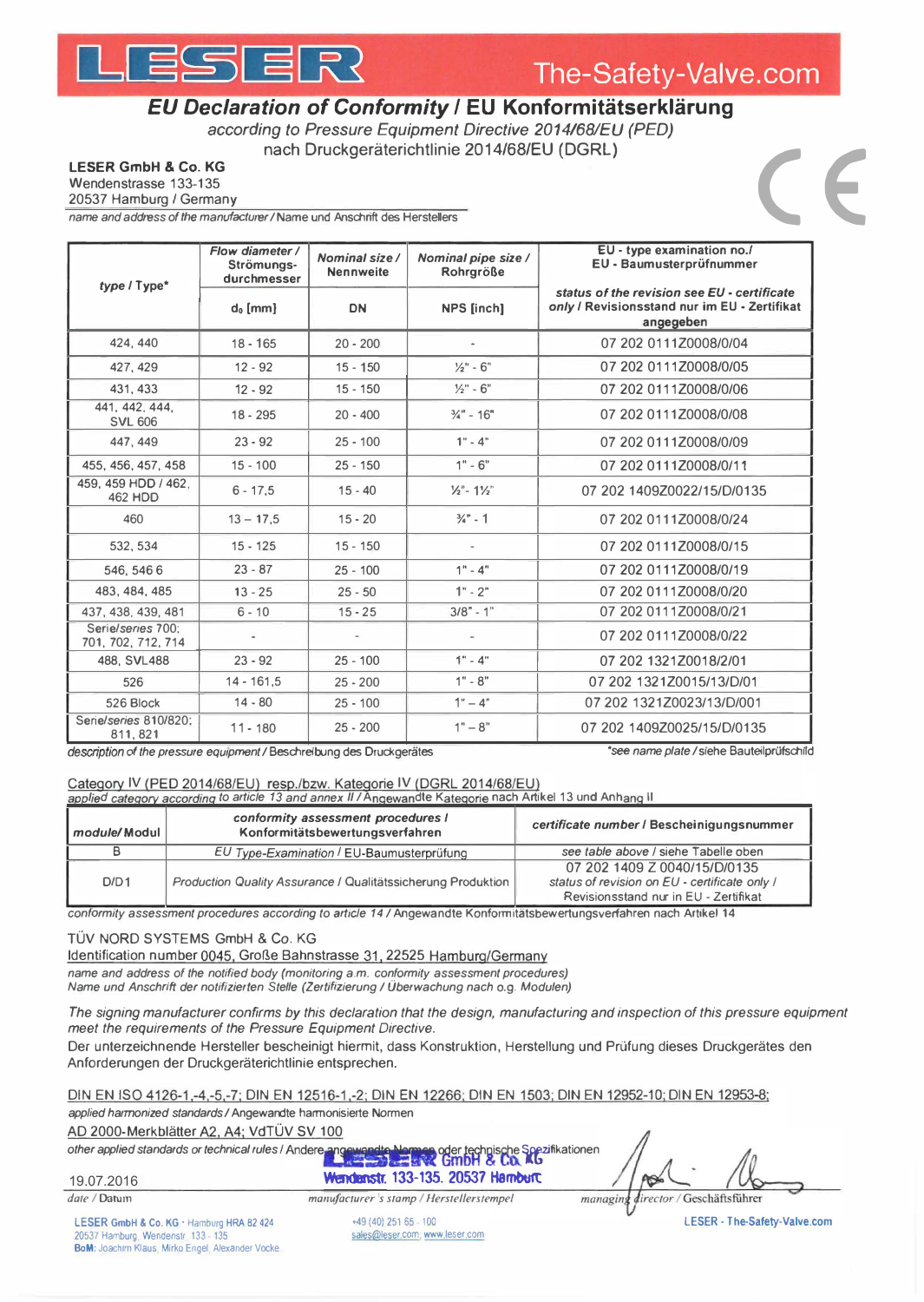

BILAGA 1 till EU declaration of Conformity LESER. Översättning enligt AFS2016:1, v1

**Original text,** EU Declaration of Conformity LESER **Svensk översättning, Bilaga 1** Declaration of Conformity Försäkran om överenstämmelse Name and address of the manufacturer Namn och adress för tillverkaren Namn och adress för tillverkaren Type Modell Flow diameter Sätesdiameter Nominal size Nominell storlek Nominal pipe size Nominell rördimension EU – type examination no. EU-typkontrollnummer Status of the revision see EU – certificate only **Revision Status on the COSE COSE** Revideringsstatus endast på EU-certifikat [inch] [tum] Description of the pressure equipment **Beskrivning av den trycksatta utrustningen** \*see name plate \*se märkplåt Category IV **Kategori IV** Kategori IV Applied category according to article 13 and annex II Tillämpad kategori enligt artikel 13 och annex II Module **Module** Modulation of the Modulation of the Modulation of the Modulation of the Modulation of the Modula Conformity assessment procedures Procedurer för bedömning av överrensstämmelse Certificate number Certifikatsnummer EU Type-Examination EU-typkontroll See table above See table above See table above See tabell ovan Production Quality Assurance **Kuality Assurance** Kvalitetssäkring produktion Status of revision on EU-certificate only **Review COVID Revideringsstatus endast på EU-certifikat** Identification number 0045 Identifikationsnummer 0045

Name and adress of the notified body (monitoring a.m. Namn och adress till anmälningsorgan (som övervakar conformity assessment procedures) procedurerna för bedömning av överrensstämmelse)

The signing manufacturer confirms by this declaration that the design, Tillverkaren som undertecknat bekräftar med denna manufacturing and inspection of this pressure equipment meet the försäkran att design, tillverkning och kontroll av den requirements of the Pressure Equipment Directive. https://www.här trycksatta utrustningen uppfyller kraven i

Applied harmonized standards Tillämpade harmoniserade standarder Date: Datum: Manufacturer's stamp descriptions of the matter of the matter of the Tillverkarens stämpel Managing director Verkställande direktör

Conformity assessment procedures according to article 14 Procedurer för bedömning av överrensstämmelse enligt artikel 14

tryckkärlsdirektivet.

Other applied standards or technical rules Andra tillämpade standarder eller tekniska regler